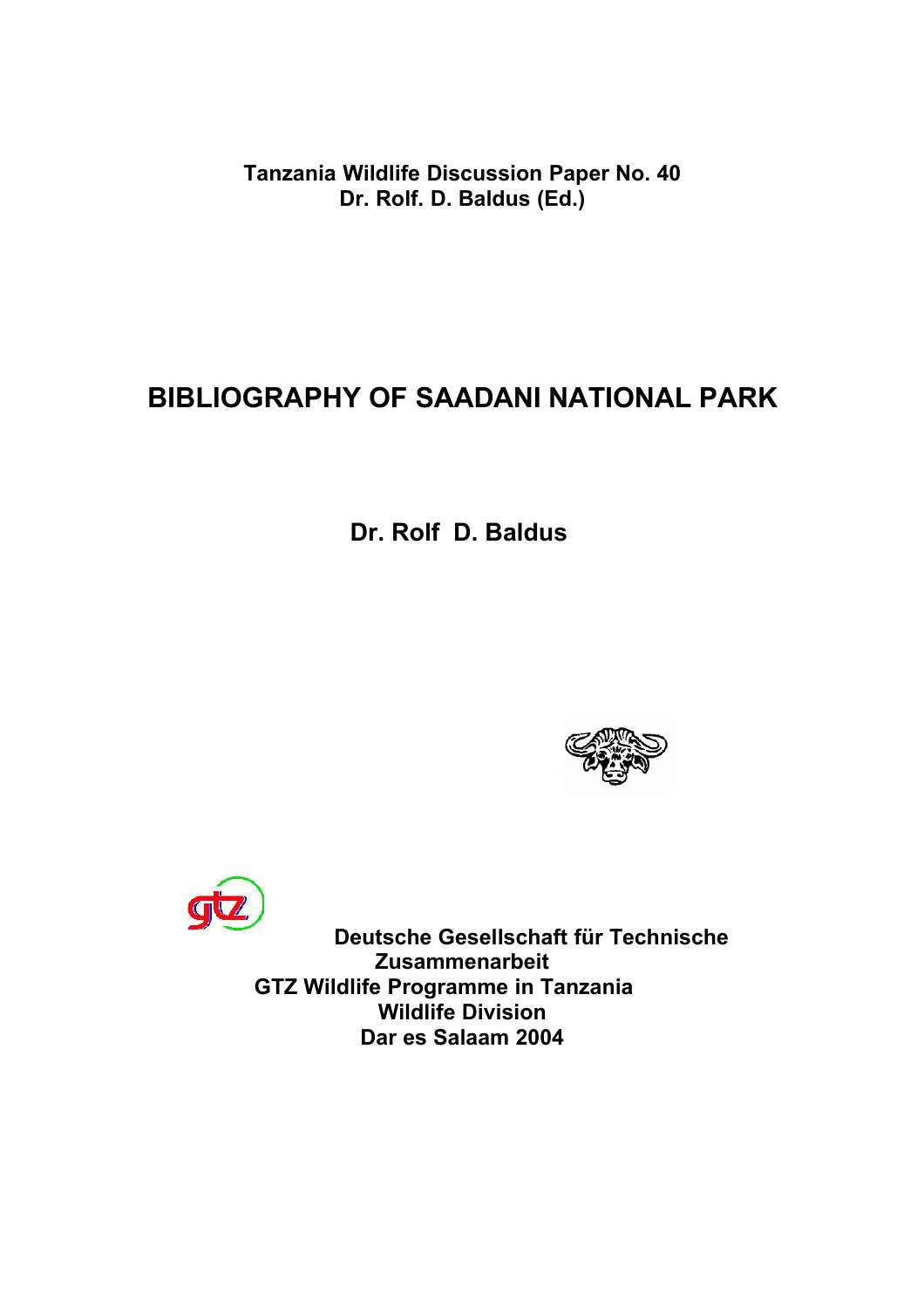## **Foreword**

Between 1996 and 2003 the Federal Republic of Germany has assisted the Government of Tanzania to rehabilitate the Saadani Game Reserve and turn it into a National Park.

During this time we have collected the existing conservation-related literature on the Saadani ecosystem, and a number of additional publications have been produced.

This little bibliography serves the purpose to present these sources in a compiled form for further reference. It is certainly not complete. Due to its importance in pre-colonial and colonial times, the Saadani-Pangani area is extensively covered in the relevant literature of that time and in a number of more recent publications on East African history. All such literature has not been included.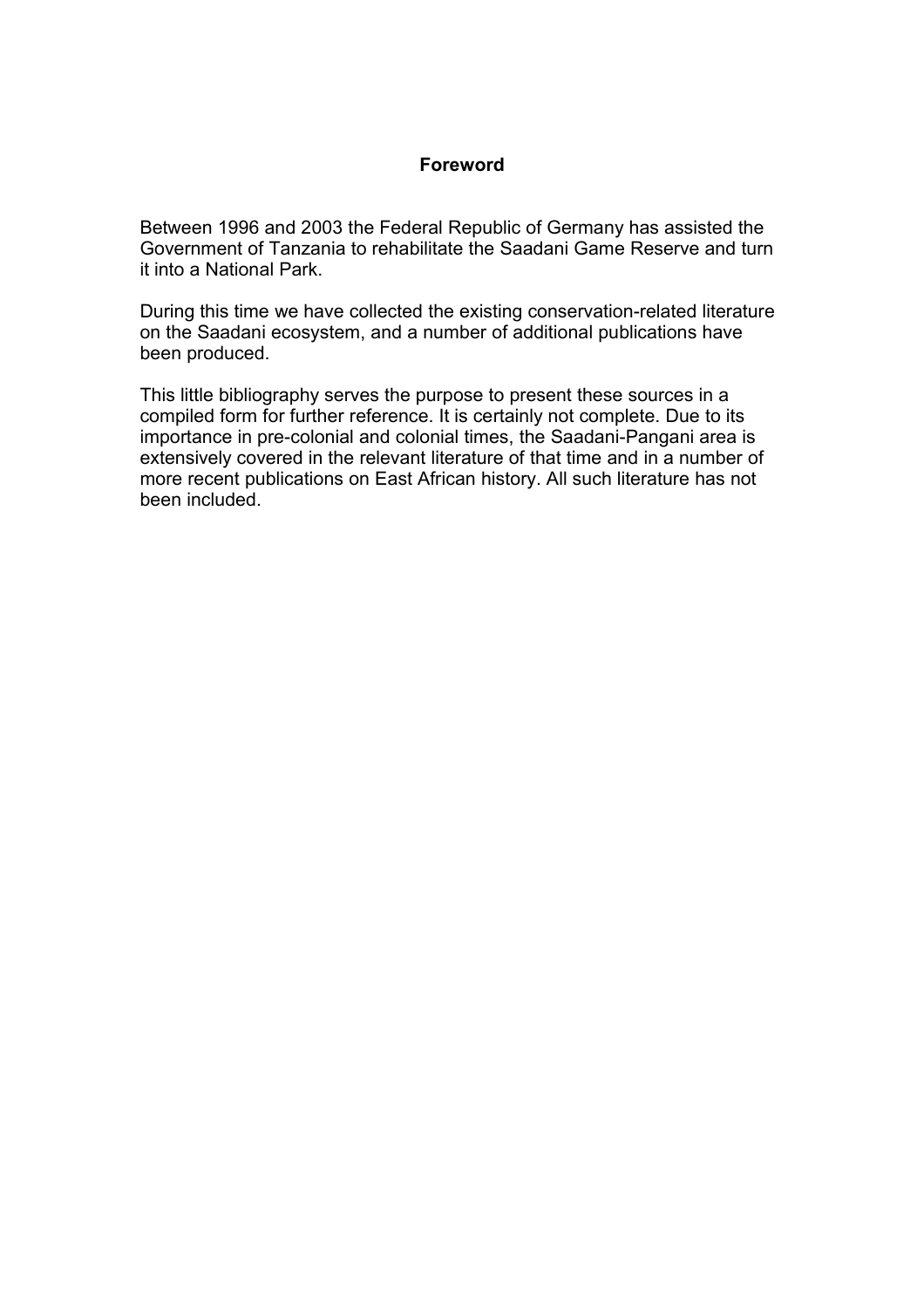Baldus, R.D. (1998) The Eastern Tanzanian Sable Antelope Is Roosevelt. In: Gnusletter. The World Conservation Union (IUCN). Species Survival Commission. Volume 17, Number 2. Dar es Salaam.

Baldus, R. D. (1999) Where Wildlife Meets the Indian Ocean. Talking About Nature. Dar Es Salaam Guide, No 15. Dar Es Salaam. Tanzania

Baldus, R.D. (1989) Eastern Tanzania Sable Antelope Mystery Story. Safari Times. Vol.11, No.8, pp.1 and 19.

Baldus, R. D. (2001) Where the Bush Meets the Beach – Saadani Game Reserve Through the Eyes of an Artist. Dar Es Salaam Guide, No 23. Dar Es Salaam. Tanzania

Baldus, R.D. (2004) The Zanzibar Duiker: On the Road to Recovery or Extinction? In: Kakakuona/Tanzania Wildlife (forthcoming)

Baldus, R.D. (in preparation) Travel Guide – Saadani National Park. Gallery Publishing. Zanzibar

Baldus, R. D.; Broska, D. & Roettcher, K. (2001) Saadani Game Reserve and Village. Tantravel. Vol 8, No 3. Dar Es Salaam. Tanzania

Baldus, R.D., Minja, W. and Schenk, R.W (1999) Draft Management Plan for Saadani Game Reserve. Wildlife Division and GTZ. Dar es Salaam.

Baldus, R.D., Roettcher, K, and Broska, D. (2001) Saadani: An Introduction to Tanzania's Future 13<sup>th</sup> National Park. Tanzania Wildlife Discussion Paper No. 30. Dar es Salaam.

Bloesch., U. and Klötzli, F. (2002) The Vegetation of Saadani National Park and Possible Conservation and Management Strategies. Tanzania Wildlife Discussion Paper No. 33. Dar es Salaam.

Bloesch, U. and Klötzli, F. (2004) Coastal Forests of the Saadani National Park. Conservation Values and Management Strategies. Tanzania Wildlife Discussion Paper No. 37. Dar es Salaam.

Booth, V. (2000) Options for the Future Status and Use of Saadani/Mkwaja Game Reserve. Saadani Conservation and Development Programme. Internal Discussion Paper. Dar es Salaam.

Cauldwell, A.E. (2000) Saadani Game Reserve: Boundary Descriptions and Proposals for Adjustment with a Brief Vegetation Description. Saadani Conservation and Development Programme and Wildlife Division. Dar es Salaam.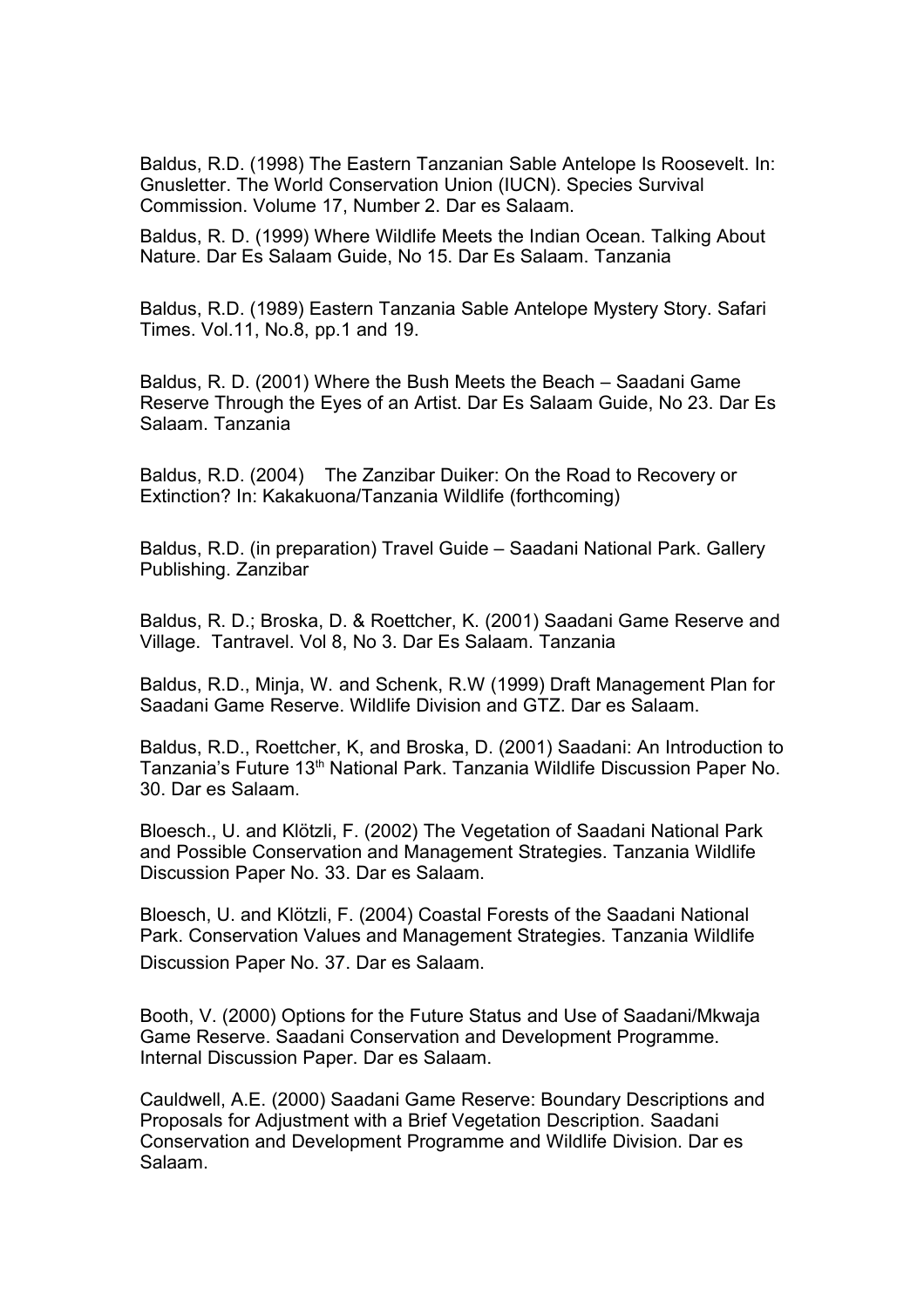Cochard, R., Edwards, P.J., and Tobler, M.W. (2003) The Impact of Cattle Ranching on large-scale Vegetation Patterns in a Coastal Savanna in Tanzania. Journal of Applied Ecology 40, 430-444. Geobotanical Institute. Zurich.

Fox, B. (No Year) Mkwaja Ranch Green Turtle Conservation Project. Mimeo

Forestry and Beekeeping Division (1991) Mangrove Management Plan of Bagamoyo District. Management Plan for the Mangrove Ecosystem of Mainland Tanzania. Vol 3. NORAD. Ministry of Tourism, Natural Resources and Environment. Dar Es Salaam. Tanzania

Game Sub-Division (1969) Annual Report of the Game sub-Division United Republic of Tanzania. National Printing Co. Ltd. Dar es Salaam. Tanzania

Hofmann, R., Pitra, C. and Lieckfeldt, D. (1999) Phylogenetische Differenzierung von Subpopulationen der Rappenantilope (Hippotragus Niger) in Ostafrika. Tanzania Wildlife Discussion Paper No. 25. Dar es Salaam.

Hussein, B. (1999) The History of the Establishment of Saadani Game Reserve. Saadani Conservation and Development Programme/GTZ. Dar es Salaam.

Kamara, B. and Kawasange, B. (1998) Report on the Evaluation Study on North Mkwaja Ranch for Acquisition by the Wildlife Division and Conversion into a Wildlife Conservation Area. Ministry of Natural Resources and Tourism. Wildlife Division. Dar es Salaam.

Klötzli, F. (1980a) Range Management in the Tanzanian Coastal Savannah. Preliminary report. In: Act.IV Symp.Int. Ecol. Trop., 7. 11.3.1977, pp.854-874. Panama.

Klötzli, F. (1980b) Analysis of Species Oscillations in Tropical Grasslands in Tanzania due to Management and Weather Conditions. Phytocoenologia, 8 (1), 13-33.

Klötzli, F. (1992) Additional Report. Mkwaja Ranch. Geobotanisches Institut, ETH. Zurich.

Klötzli, F. (2000) Savannen in Globaler Betrachtung. Ber.d. Reinh. -Tuxen-Ges., 12, 31-63.

Klötzli, F. and Bloesch, U. (2003) The Rich Vegetation Mosaic of the Proposed "Saadani National Park". In: Kakakuona/Tanzania Wildlife. Oct. – Sept. pp. 56 – 57.

Klötzli, F., Kozak, A. and Suchovsky, P. (1974) Preliminary Report. Mkwaja Ranch. Geobotanisches Institut, ETH. Zurich.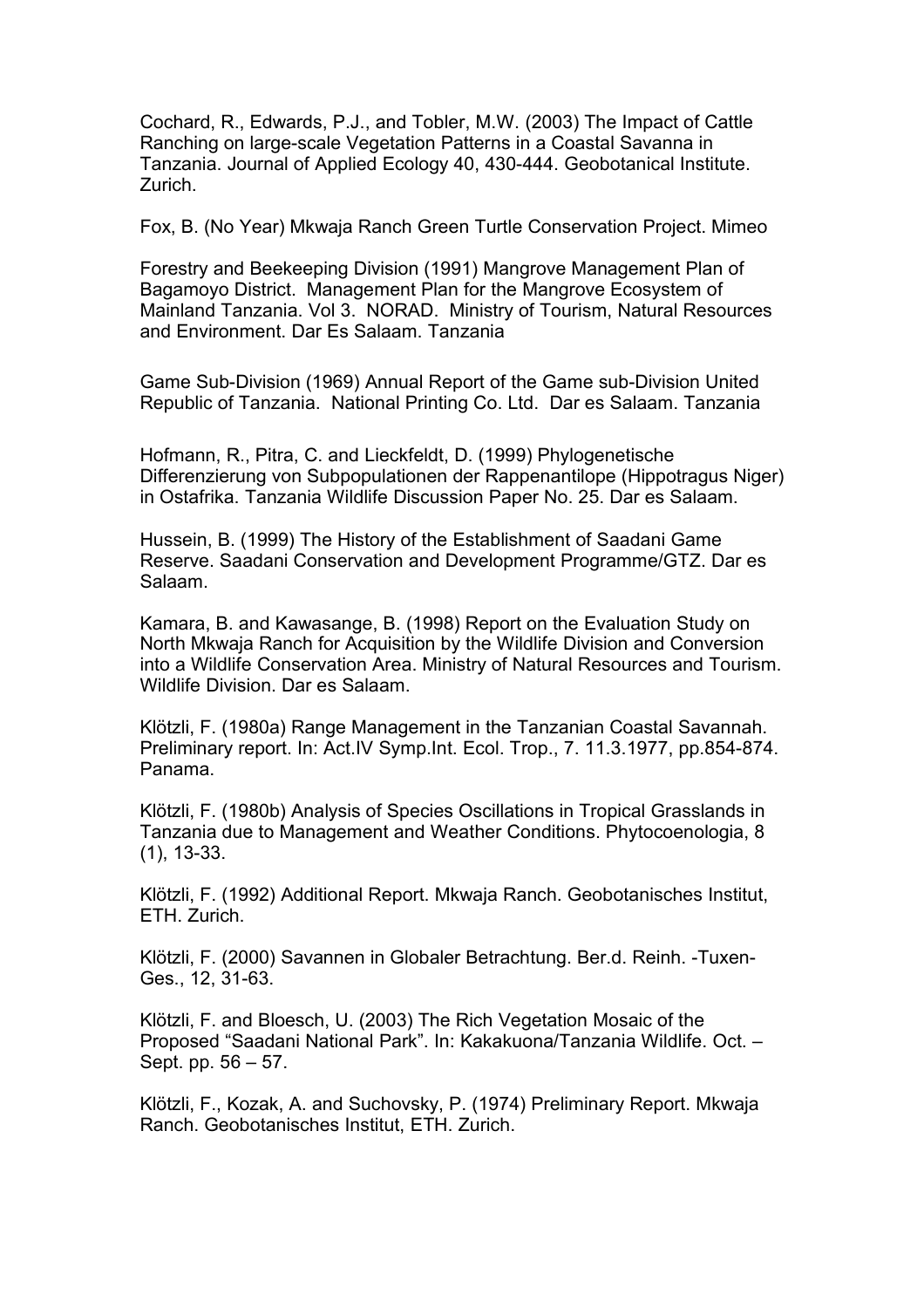Klötzli, F., Kozak, A. and Suchovsky, P. (1975) 2. Report. Mkwaja Ranch. Geobotanisches Institut, ETH. Zurich.

Klötzli, F., Kozak, A. and Suchovsky, P. (1978) 3. Report. Mkwaja Ranch. Geobotanisches Institut, ETH. Zurich.

Klötzli, F., Kozak, A. and Suchovsky, P. (1981) Project "Moreprot" on Mkwaja Ranch. Final report on the investigations 1974-80. Geobotanisches Institut, ETH. Zurich.

Klötzli, F., Lupi, C., Waither, G.-R., Maier, Zysset, Quattrini, I. (1994) Additional Reports. Mkwaja Ranch. Geobotanisches Institut, ETH. Zurich.

Klötzli, F. et al (1995) Veraenderungen in Kuestensavannen Tanzanias. Ein Vergleich der Zustaende 1975,1979 und 1992. In: Verhandlungen der Gesellschaft fuer Oekologie, Band 24.

Minja, W.A. (2003) Saadani Game Reserve: From the Beginning to the Transition Period and Transformation into a National Park. Wildlife Division. Dar es Salaam.

Milewski, A.V. (1993) The Saadani Ecosystem: A Preliminary Ecological Study and Project Proposal. Division of Mammals, Department of Zoology, Field Museum of Natural History. Chicago, Illinois.

(No author) (1999) Draft Management Plan for Zaraninge Forest Reserve. Bagamoyo.

(No author) (2002) Saadani and Bagamoyo Travel Guidebook. African Publishing Group. Harare.

Ndunguru, I.F. (1996) Community Based Wildlife Management in Saadani Ecosystem. Appraisal Report. GTZ. Dar es Salaam.

Pitra, C. and Lieckfeldt, D. (1999) Molekular-forensischer Beitrag zur Überführung eines mutmaßlichen Wilderers: ein Fallbericht. Z. Jagdwissenschaften 45, 270-275.

Pitra, C. and Lieckfeldt, D. (2000) DNA-Analyse überführt Wilddiebe. WGL-Journal 2, 8.

Pitra, C., Hansen, A. J., Lieckfeldt, D., Arctander, P. (2002) An exceptional case of historical outbreeding in African sable antelope populations. Molecular Ecology, 11:1197-1208.

Reid, F. (under preparation) Bird List for Saadani National Park. TANAPA and GTZ. Dar es Salaam.

Robinson, W.J.A. (1999) Report on the Ground Census of Large Mammals in Saadani Game Reserve. February 8<sup>th</sup> –March 15<sup>th</sup>. Saadani Conservation and Development Programme. Dar es Salaam.